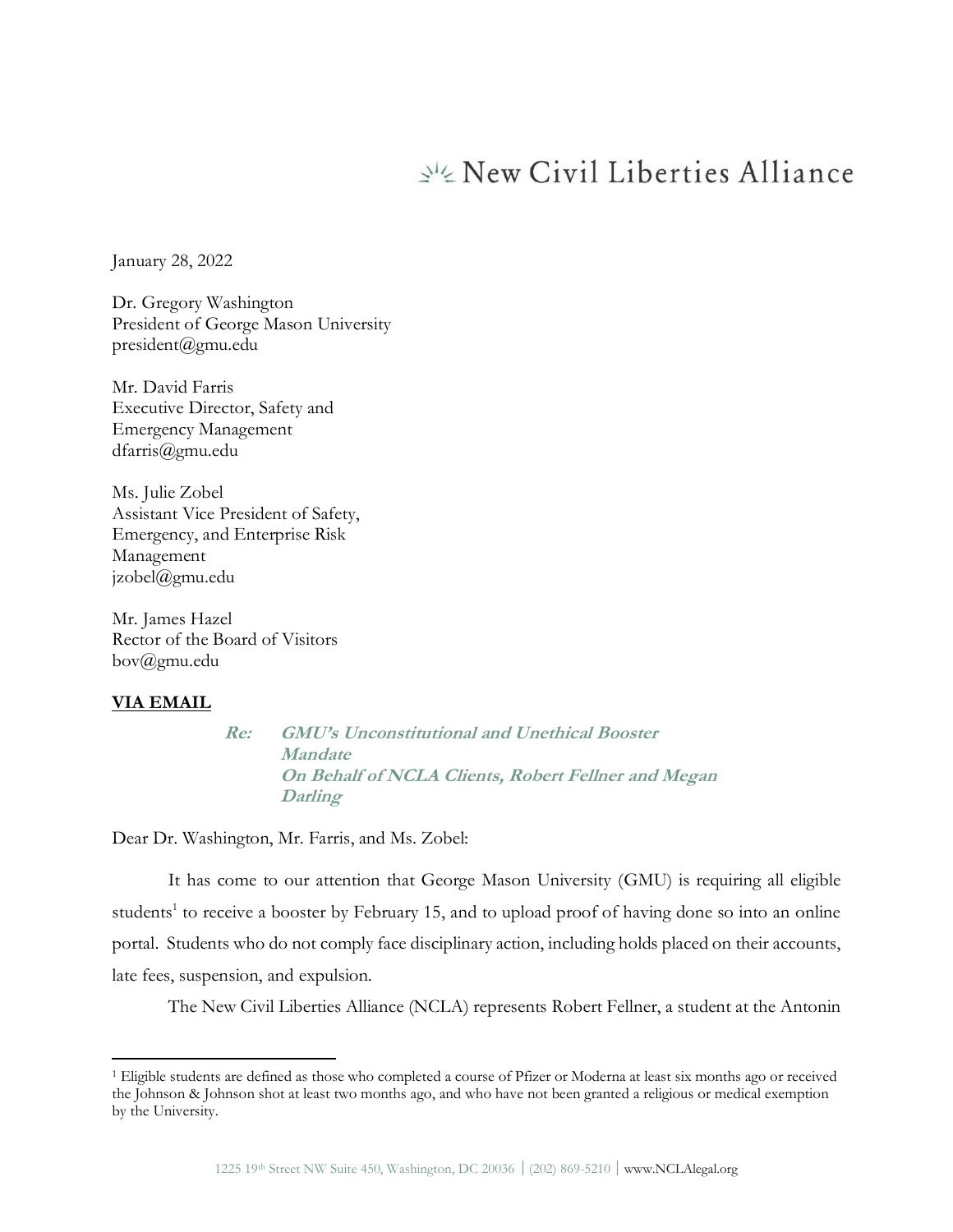Scalia Law School, and Megan Darling, a student at the School of Business, in this matter. Both students—who are fully vaccinated—have legitimate concerns about receiving a booster at this time. Their concerns are supported by medical and scientific research, in contrast to GMU's blanket booster mandate, which cannot be justified by logic, science, or medical ethics, particularly given the most upto-date evidence establishing that the vaccines do little or nothing to reduce transmission of the Omicron variant. As a result, GMU's booster requirement infringes upon the students' Due Process and Equal Protection rights under the United States Constitution and Due Process rights under the Virginia State Constitution, and they should be exempted immediately. Moreover, as pointed out in an advisory opinion issued just days ago from Virginia's Attorney General to the Governor, GMU lacks the authority to implement such a mandate.<sup>2</sup> NCLA also urges GMU to reconsider and rescind its unconstitutional vaccination and booster policy for all students.

#### **I. THE NEW CIVIL LIBERTIES ALLIANCE'S INTEREST IN THIS MATTER**

NCLA is a nonpartisan, nonprofit civil-rights organization and public-interest law firm devoted to protecting constitutional freedoms and restoring civil liberties. The "civil liberties" of the organization's name include rights at least as old as the Virginia and U.S. Constitutions themselves, such as trial by jury, due process of law, the right to be tried in front of an impartial and independent judge, the right to free expression without fear of censorship or reprisal, and the right to privacy and personal autonomy. Yet these selfsame rights are also very contemporary—and in dire need of renewed vindication—precisely because Congress, state legislatures, and federal, state, and local administrative agencies, including state university administrations, have trampled them for so long.

Even where NCLA has not yet brought a lawsuit to challenge an unconstitutional exercise of state power or infringement of fundamental rights, it encourages governmental entities to cease encroaching upon civil liberties of their own volition. We believe that these governmental entities should continuously strive to establish meaningful limitations on administrative policymaking, rulemaking, adjudication, and enforcement, thereby avoiding unconstitutional overreach. For these reasons, NCLA advises GMU to reexamine its mandate and ideally to eliminate it, since whether or not to receive a booster should be a matter of individual choice.

<sup>2</sup> *See* 1/26/22 Advisory Opinion of Attorney General Jason Miyares to Governor Glenn Youngkin.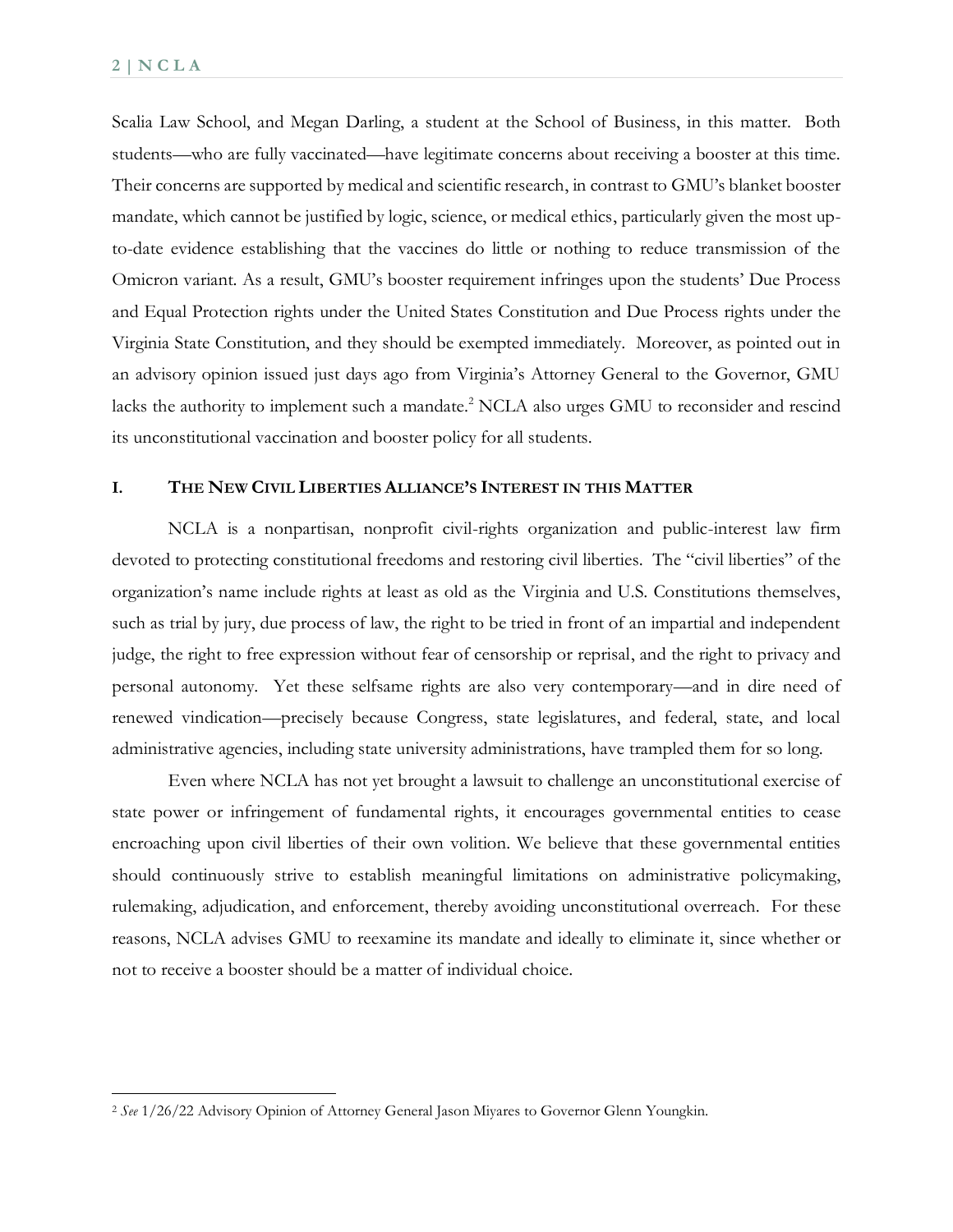#### **II. ROBERT FELLNER'S AND MEGAN DARLING'S BACKGROUNDS**

Robert Fellner, 37 years old, is a first-year law student at GMU's Antonin Scalia Law School. Two years ago, although gainfully and happily employed in Las Vegas, Nevada, he realized that law was his true passion, and decided to pursue a career in that area. Although he was accepted by another university and waitlisted at several others, he decided to accept admission to Scalia Law School, as he shares the school's overarching values and was offered a sizeable scholarship of nearly \$80,000. Mr. Fellner made substantial financial sacrifices and significant life changes in order to relocate to Northern Virginia and attend Scalia Law School; the move from the West Coast alone cost him around \$10,000.

Because he believed that the COVID-19 vaccines work to prevent severe illness and disease, Mr. Fellner got two doses of the Moderna in April and May of 2021. Although he considered the benefits of vaccination to outweigh the risks, based on the significant research he has conducted, Mr. Fellner does not believe a booster is in his best interests and strongly objects to being coerced into receiving one by GMU.

Megan Darling, 33, is a disabled veteran and mother of a 3-year-old child. She began a postbaccalaureate program at GMU's School of Business this past fall. Having worked as a medic in the army, she suffers from post-traumatic stress disorder (PTSD) and military sexual trauma, among other conditions related to her service. Because of her psychiatric diagnosis, she is unable to pursue the career as a psychologist that she had initially intended, so she decided to enroll in this advanced degree program.

Ms. Darling received two doses of the Pfizer vaccine in March and April of 2021 and experienced menstrual changes as well as flu-like symptoms. In December of 2021, she came down with COVID-19 (diagnosed via an at-home rapid test) and accordingly has naturally acquired immunity. She plans to have more children and is concerned about the lack of data surrounding the effects of the booster on women's reproductive systems, and she wants to make her own decisions about her medical care.

#### **III. GMU'S BOOSTER MANDATE**

GMU community members received an email from President Gregory Washington on December 31, 2021, informing them that all students, faculty, and staff who had not been granted a religious or medical exemption from the original vaccine requirement would have to get a booster shot by February 15, if eligible according to the CDC. This requirement applies to anyone who completed a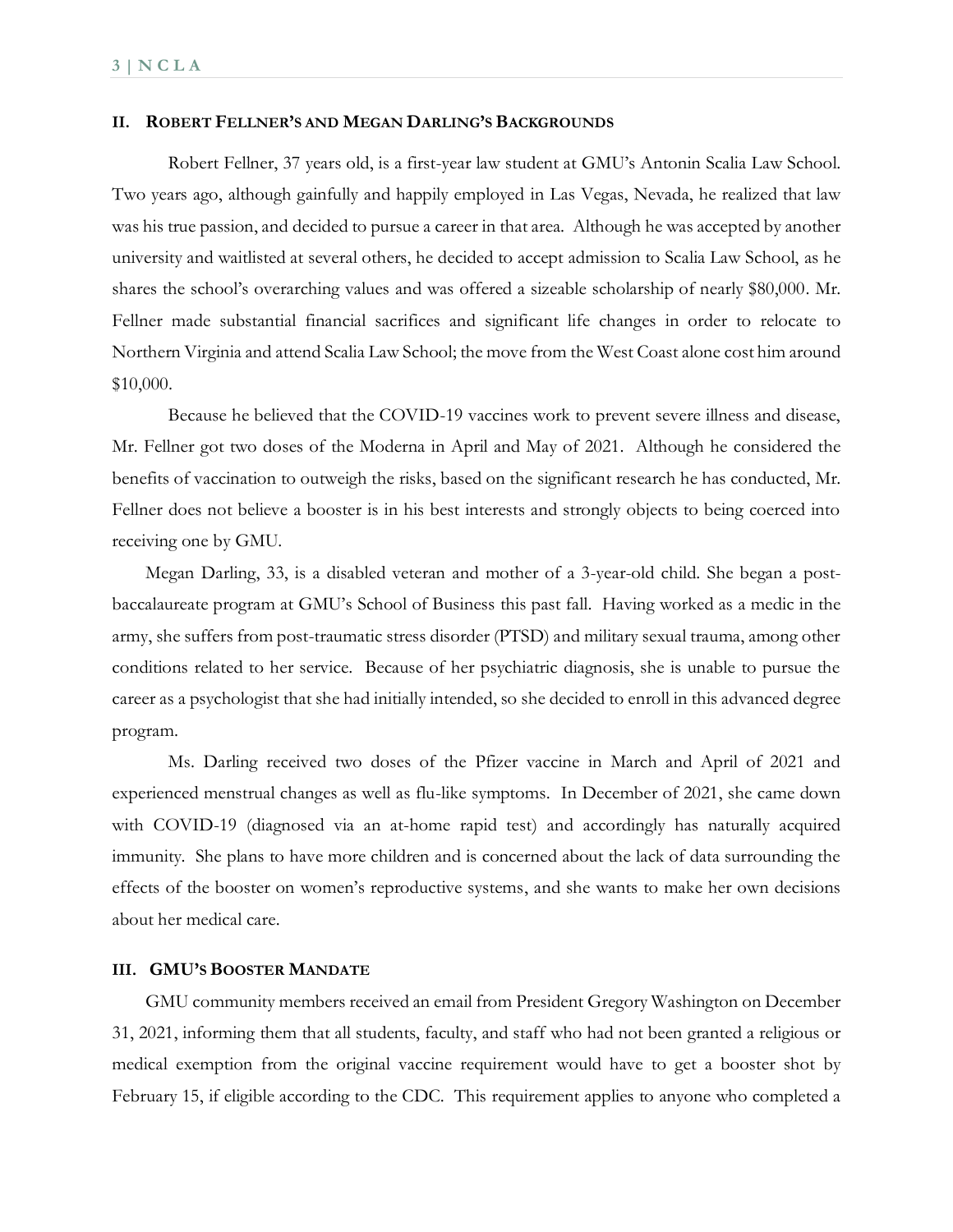Pfizer, Moderna, or WHO-approved vaccination course at least six months ago, or who received the one-shot Johnson & Johnson vaccine at least two months ago. Another email from President Washington, on January 14, 2022, reiterated the mandate and explicated GMU's rationale: "Given the highly infectious nature of omicron, we have seen unprecedented numbers of Mason students, staff, and faculty contracting the virus . . . we continue to see milder symptoms among those who are vaccinated, especially among those who received their booster shot."

As a result of Governor Youngkin's January 15 Executive Directive that prohibits state employers from mandating vaccines for their employees, GMU withdrew the booster requirement for faculty and staff via email on January 17. GMU did not eliminate the requirement for students, although they face higher risk of adverse side effects from the booster and lower risk of adverse consequences from the virus than employees by virtue of their age.

Mr. Fellner made a number of attempts, via email and petition, to convince GMU to change its policy.<sup>3</sup> In response, on January 25, 2022, an individual writing via email on behalf of Rector James W. Hazel dismissed Mr. Fellner's concerns, maintaining that the CDC recommended boosters for everyone, and admonishing him that "you and I are not public health experts," and that Mr. Fellner had the option of attending law school elsewhere if he did not like the terms.

<sup>3</sup> Robert Fellner, "Repeal George Mason University's Vaccine Booster Mandate," *Change.org*, *available at*  [https://www.change.org/p/tell-gmu-president-gregory-washington-to-repeal-george-mason-university-s-vaccine](https://www.change.org/p/tell-gmu-president-gregory-washington-to-repeal-george-mason-university-s-vaccine-booster-mandate?pt=AVBldGl0aW9uABzQ5gEAAAAAYfGaVVGSk8o4ZmM2NmI2YQ%3D%3D&source_location=topic_page)[booster-](https://www.change.org/p/tell-gmu-president-gregory-washington-to-repeal-george-mason-university-s-vaccine-booster-mandate?pt=AVBldGl0aW9uABzQ5gEAAAAAYfGaVVGSk8o4ZmM2NmI2YQ%3D%3D&source_location=topic_page)

[mandate?pt=AVBldGl0aW9uABzQ5gEAAAAAYfGaVVGSk8o4ZmM2NmI2YQ%3D%3D&source\\_location=topic\\_](https://www.change.org/p/tell-gmu-president-gregory-washington-to-repeal-george-mason-university-s-vaccine-booster-mandate?pt=AVBldGl0aW9uABzQ5gEAAAAAYfGaVVGSk8o4ZmM2NmI2YQ%3D%3D&source_location=topic_page) [page](https://www.change.org/p/tell-gmu-president-gregory-washington-to-repeal-george-mason-university-s-vaccine-booster-mandate?pt=AVBldGl0aW9uABzQ5gEAAAAAYfGaVVGSk8o4ZmM2NmI2YQ%3D%3D&source_location=topic_page) (last visited Jan. 26, 2022).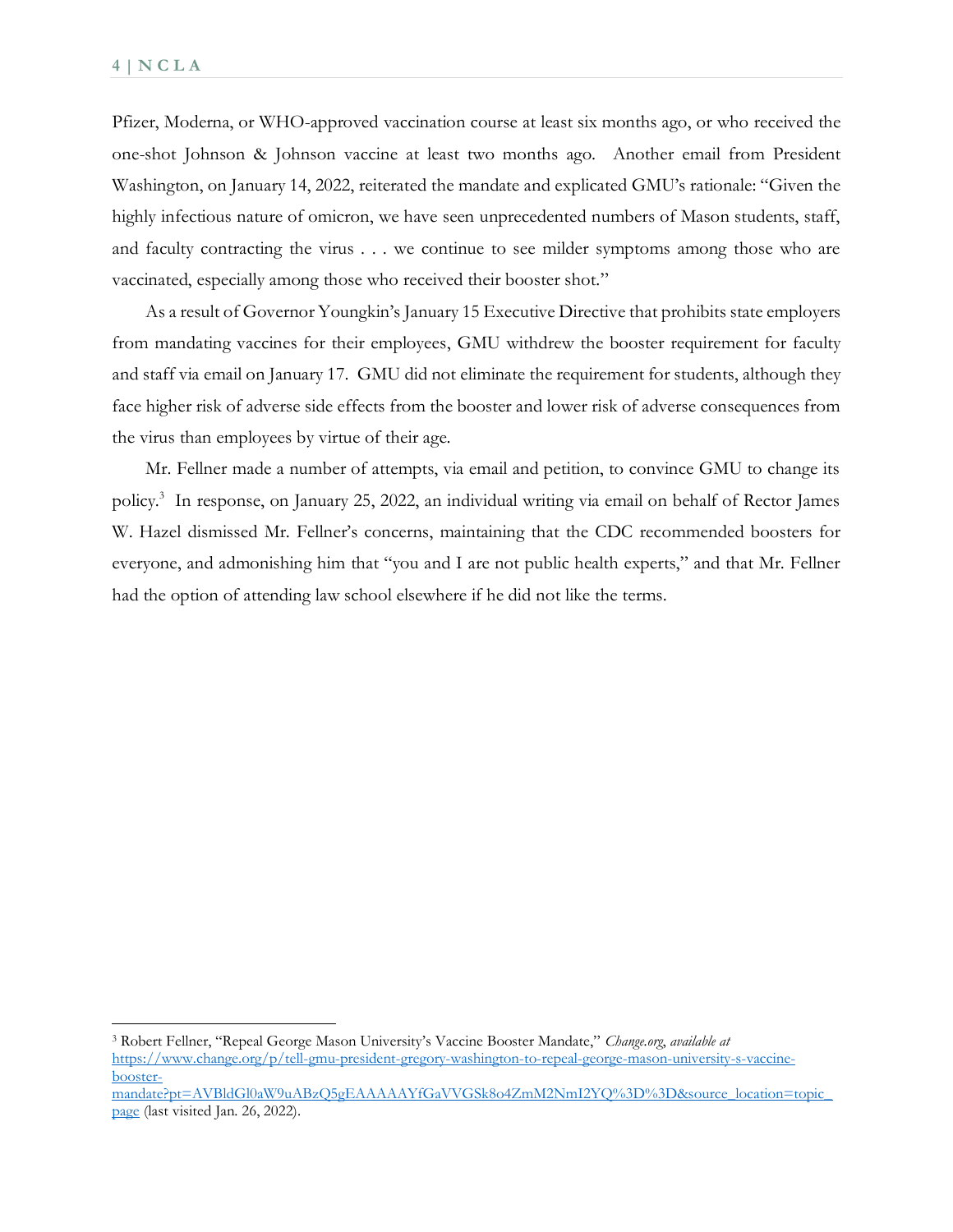## **IV. SCIENTIFIC DATA TO DATE ON THE BOOSTERS, THE NEW VARIANTS, AND NATURALLY ACQUIRED IMMUNITY**

GMU's booster mandate is predicated on the assumption that forcing students to get a booster will help to slow the spread of COVID-19. This premise is false, as boosters have a limited effect on transmission. A new trial in Israel demonstrated that "the level of antibodies needed to protect and not to g[e]t infected from Omicron is probably too high for the vaccine" to accomplish.<sup>4</sup> Even CDC Director Rochelle Walensky has said that the vaccines do not stop transmission of the Delta and Omicron variants. Likewise, the CDC's webpage does not claim that the vaccines reduce or stop transmission, particularly in light of the emergence of the Omicron variant.<sup>5</sup> That is a glaring omission and indicates that the CDC does not have evidence that the vaccines are sterilizing (*i.e.* that they stop transmission). Even Anthony Fauci stated recently that nearly every American will be infected with the coronavirus at some point.<sup>6</sup>

There is a paucity of evidence surrounding the benefits—compared to the detriments—of receiving a booster. Dr. Paul Offit, a member of the FDA COVID vaccine advisory panel and a zealous advocate for vaccines, maintains that the initial vaccination course is sufficient to protect against severe disease in most cases and advised his own son, who is in his 20's, not to get a booster. Offit stated, "[G]iven that two doses of an mRNA-containing vaccine are very likely to protect against severe illness, I'm even more convinced that we should hold off on pushing boosters when such an unusual variant is circulating . . . . [T]here may be benefits to waiting for a booster that's more tailored to a variant that is completely resistant to protection against serious illness afforded by the vaccine."<sup>7</sup> In the words of epidemiologist Tracy Beth Hoeg, MD, PhD, "data just released from Denmark (where 85% of infections are omicron) show no effect of the booster against being infected and no difference between 2 and 3 doses against severe disease" in those under 70 years old.<sup>8</sup>

While the vaccines appear to be relatively safe at a population level, like all medical

<sup>4</sup> "Israeli study shows 4th shot of COVID-19 vaccine less effective on Omicron," *Reuters* (Jan. 17, 2022), *available at*  [https://www.reuters.com/world/middle-east/israeli-study-shows-4th-shot-covid-19-vaccine-not-able-block-omicron-](https://www.reuters.com/world/middle-east/israeli-study-shows-4th-shot-covid-19-vaccine-not-able-block-omicron-2022-01-17/)[2022-01-17/](https://www.reuters.com/world/middle-east/israeli-study-shows-4th-shot-covid-19-vaccine-not-able-block-omicron-2022-01-17/) (last visited Jan. 25, 2022).

<sup>5</sup> "Omicron Variant: What You Need to Know," *Centers for Disease Control and Prevention* (Dec. 20, 2021), *available at*  https://www.cdc.gov/coronavirus/2019-ncov/variants/omicron-variant.html (last visited Jan. 25, 2022). 6 Andrew Jeong, et al., "Virus may infect most, Fauci says," *The Washington Post* (Jan. 12, 2022), *available at* 

<https://www.washingtonpost.com/nation/2022/01/12/covid-omicron-variant-live-updates/>(last visited Jan. 26, 2022). <sup>7</sup> Dr. Paul Offit, "No, We don't need boosters for all—just for some," *The Philadelphia Inquirer* (Dec. 29, 2021), *available at*  <https://www.inquirer.com/opinion/commentary/booster-covid-mandate-vaccine-pro-con-20211229.html>(last visited Jan. 26, 2022).

<sup>8</sup> Tracy Hoeg, MD, PhD (@TracyBethHoeg), Twitter (Jan. 5, 2022, 5:17 PM),

https://twitter.com/tracybethhoeg/status/1478853178699354112?s=21.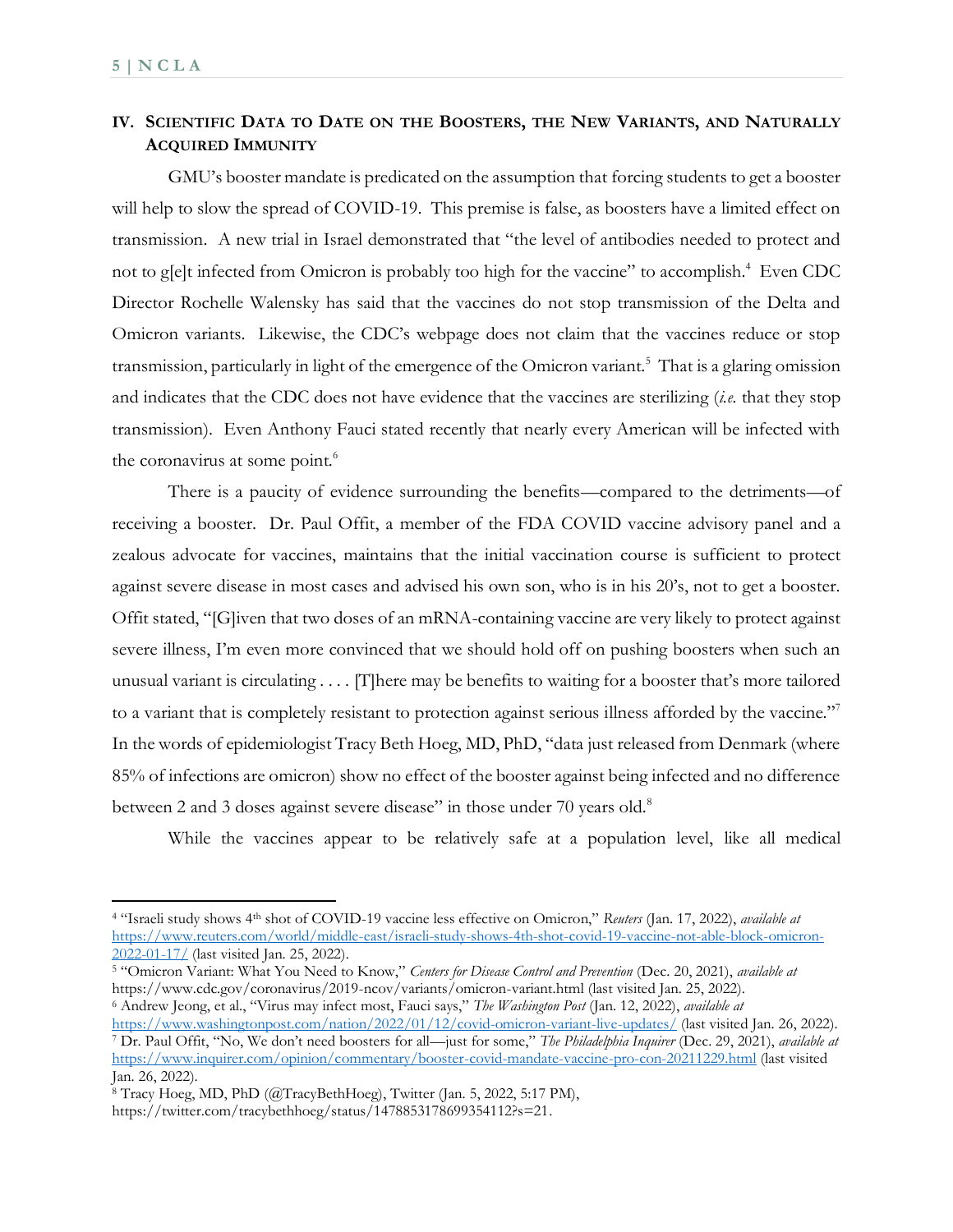interventions, they carry the potential for individual adverse health consequences, including severe ones. Evidence has emerged regarding the real risk of vaccine-induced myocarditis (heart inflammation), particularly for men under 40 like Mr. Fellner. Multiple independent data sets suggest that vaccine-induced myocarditis occurs at rates 400 to 500% greater than the CDC's estimates and may in fact exceed the rates of COVID-related cardiac complications in healthy men under 40 years.<sup>9</sup> In other words, the risk of cardiac complications from the vaccine may be greater than the risk posed by COVID itself.

The booster appears to further increase myocarditis risk.<sup>10</sup> In fact, a third dose of Pfizer BioNTech is estimated to have a risk ratio of 7.6 for myocarditis, compared to an incidence risk ratio for SARS-CoV-2 of 2.02.<sup>11</sup> As cardiologist Anish Koka has explained, the notion that myocarditis can be dismissed as "minor"—as CDC, FDA, and various other public health authorities have tried to do—is absurd. Not only does one suffer chest pain and leak cardiac enzymes from damaged heart muscle, but a third of patients are found to suffer fibrosis and scarring in the heart, leaving them with an uncertain long-term prognosis. Furthermore, following diagnosis, young men are put on activity restrictions for 3 to 6 months.<sup>12</sup>

There is also evidence that boosters could, in fact, deplete individuals' immune systems and leave them *more* susceptible to reinfection.<sup>13</sup> Very recent research confirmed anecdotal reports that the vaccines cause menstrual changes, and not infrequently. While at this time there does not appear

https://www.medrxiv.org/content/10.1101/2021.12.21.21268209v1 (last visited Jan. 25, 2022) ("[T]rue incidence of myopericarditis is markedly higher than the incidence reported to US advisory committees."); Chua et al., "Epidemiology of Acute Myocarditis/Pericarditis in Hong Kong Adolescents Following Comirnaty Vaccination," PUBMED (Nov. 28, 2021), *available at* <https://pubmed.ncbi.nlm.nih.gov/34849657/>(last visited Jan. 25, 2022); David Zweig (@davidzweig), Twitter (Jan. 2, 2022, 4:14PM), https://twitter.com/davidzweig/status/1477750160033726464?s=20.

<sup>9</sup> Martina Patone, et al., "Risks of myocarditis, pericarditis, and cardiac arrhythmias associated with COVID-19 vaccination or SARS-CoV-2 infection," *Nature Medicine* (Dec. 14, 2021), *available at*

<https://www.nature.com/articles/s41591-021-01630-0> (last visited Jan. 25, 2022); Sharff et al., "Risk of Myopericarditis following COVID-19 mRNA vaccination," MEDRXIV (Dec. 27, 2021), *available at* 

<sup>10</sup> Vinay Prasad, "UK Now Reports Myocarditis stratified by Age & Sex After Vaccine or Sars-cov-2," *Substack* (Dec. 26, 2021), *available at* https://vinayprasadmdmph.substack.com/p/uk-now-reports-myocarditis-stratified (last visited Jan. 25, 2022).

<sup>11</sup> Patone, et al., "Risks of myocarditis following sequential COVID-19 vaccinations by age and sex," MEDRXIV (Dec. 25, 2021), *available at* <https://www.medrxiv.org/content/10.1101/2021.12.23.21268276v1.full.pdf>(last visited Jan. 25, 2022). <sup>12</sup> *See* 1/26/22 Declaration of Anish Koka, Attachment A.

<sup>13</sup> *See* Jennifer Block, "Vaccinating people who have had covid-19: why doesn't natural immunity count in the US?" BRITISH MEDICAL JOURNAL (Sept. 13, 2021), *available at*<https://www.bmj.com/content/374/bmj.n2101>(last viewed Dec. 13, 2021) (Vaccination of the naturally immune may increase their chances of reinfection. Some experts believe that subsequent vaccination for those who have been previously infected may cause "'exhaustion,' and in some cases even a deletion, of T-cells," leading to a depleted immune response.). *See also* Irina Anghel, "Frequent Boosters Spur Warning on Immune Response," *Bloomberg* (Jan. 12, 2022), *available at* [https://www.bloomberg.com/news/articles/2022-01-](https://www.bloomberg.com/news/articles/2022-01-11/repeat-booster-shots-risk-overloading-immune-system-ema-says) [11/repeat-booster-shots-risk-overloading-immune-system-ema-says](https://www.bloomberg.com/news/articles/2022-01-11/repeat-booster-shots-risk-overloading-immune-system-ema-says) (last visited Jan. 25, 2022) (frequent COVID-19 shots can adversely affect immune response.).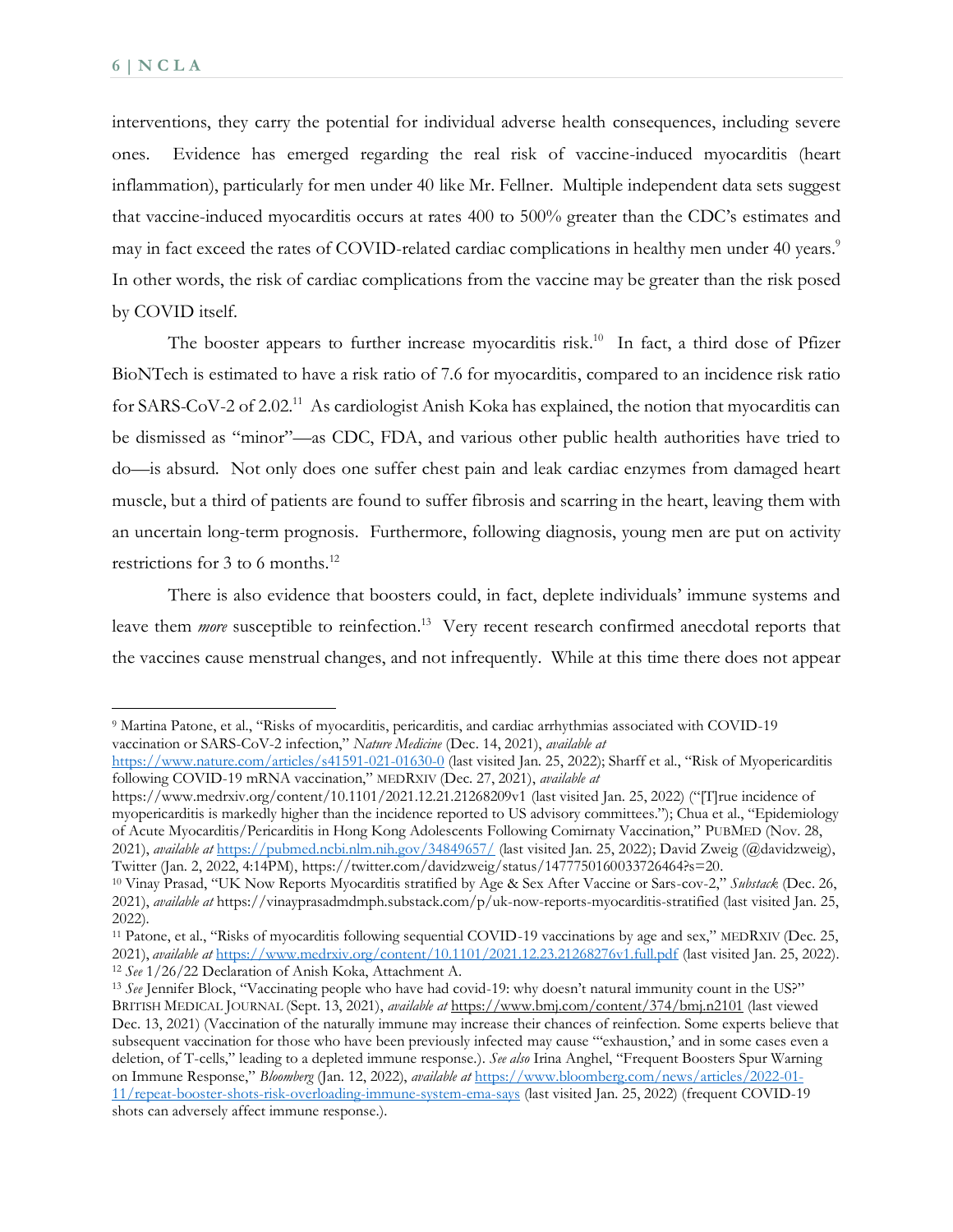to be great cause for concern, given how dismissive the medical establishment has been of women's reports about this side effect of the COVID-19 vaccine for some time, this new admission underscores the many unknowns and substantiates the need for personal choice, particularly when it comes to boosters.<sup>14</sup> A recent editorial in the British Medical Journal (BMJ), for instance, noted that "there is still much to learn. Scientifically, it will be important to characterize the mechanism by which postvaccination menstrual changes occur," and acknowledged that more studies are needed to determine if vaccination affects fertility.<sup>15</sup> Indeed, issues related to reproduction are among Ms. Darling's concerns about receiving a booster shot.

 Ms. Darling also recently recovered from COVID-19. Mountains of evidence demonstrate that a COVID-19 infection creates immunity to the virus at least as robust and long-lasting as that achieved through vaccination. For example, a study conducted by researchers at Cleveland Clinic of 1,359 unvaccinated individuals previously infected with COVID-19 found *zero* reinfections.<sup>16</sup> The researchers' conclusion that "individuals who have had SARS-CoV-2 infection are unlikely to benefit from COVID-19 vaccination[,]" echoes other studies determining that naturally acquired immunity is at least as effective at combatting COVID-19 infection—whether from the original virus or any of the mutant variants—as immunity conferred through any of the three vaccines approved for use in the United States.

Along these lines, the largest study conducted so far, from Israel, found that vaccinated individuals had 13.1 times greater risk of testing positive, 27 times greater risk of symptomatic disease, and around 8.1 times greater risk of hospitalization than unvaccinated individuals with naturally acquired immunity. Nor is there any evidence or reason to believe that natural immunity is less durable than vaccination.<sup>17</sup> Quite the contrary. Just last week the CDC released a study providing further evidence that naturally acquired immunity alone, without vaccination, provided a 55.3-fold reduction in hospital admissions compared to 19.8-fold reduction among those with vaccination alone (no prior

<sup>14</sup> "New Drugs Found to Cause Side Effects Years After Approval," *NBC News* (May 10, 2017), *available at*  <https://www.nbcnews.com/health/health-news/new-drugs-found-cause-side-effects-years-after-approval-n757526> (last

visited Jan. 26, 2022).

<sup>15</sup> Victoria Male, "Menstruation and covid-19 vaccination," BRITISH MEDICAL JOURNAL (26 Jan. 2022).

<sup>&</sup>lt;sup>16</sup> Nabin K. Shrestha, et al., *Necessity of COVID-19 Vaccination In Previously Infected Individuals*, MEDRXIV (June 5<sup>th</sup>, 2021), https://www.medrxiv.org/content/10.1101/2021.06.01.21258176v2.

<sup>17</sup> *Id. See also* Yair Goldberg, et al., *Protection of Previous SARS-Cov-2 Infection is Similar to That of BNT162b2 Vaccine Protection: A Three-Month Nationwide Experience From Israel*, MEDRXIV (April 20, 2021), https://www.medrxiv.org/content/10.1101/2021.04.20.21255670v1.full.pdf; Smerconish, *Should Covid Survivors and the Vaccinated be Treated the Same?*: Interview with Jay Bhattacharya, Professor of Medicine at Stanford University (CNN June 12, 2021), https://www.cnn.com/videos/tv/2021/06/12/should-covid-survivors-and-the-vaccinated-be-treated-thesame.cnn; Marty Makary, *The Power of Natural Immunity*, WALL STREET JOURNAL (June 8, 2021, 12:55 PM), https://www.wsj.com/articles/the-power-of-natural-immunity-11623171303 (last visited June 29, 2021).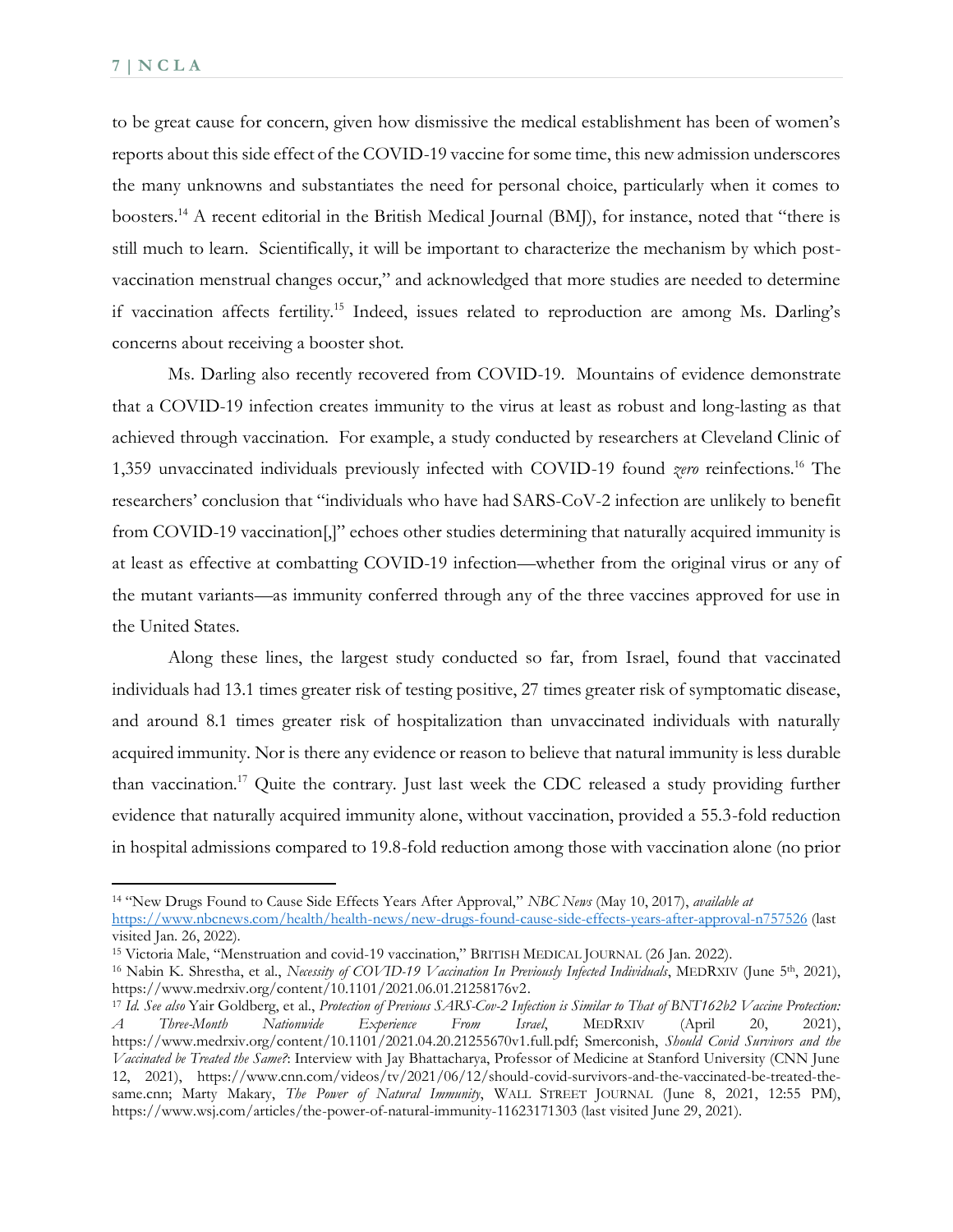infection).<sup>18</sup> GMU should also recognize that there is no data about the safety and efficacy of booster shots in those who have hybrid immunity (both naturally acquired immunity and immunity derived from vaccination). That should give the University pause in mandating a booster for Ms. Darling, and others similarly situated.<sup>19</sup>

The Commonwealth of Virginia's public policy traditionally recognizes the scientific fact of naturally acquired immunity. State law governing vaccination of school children for measles, mumps, rubella, and varicella (chickenpox) explicitly exempts from the requirements those who can demonstrate existing immunity through serological testing that measures protective antibodies.<sup>20</sup> To put it bluntly, the medical community and public policy have long recognized that there is no reason for persons with naturally acquired immunity to receive a vaccine—and certainly none for the government to mandate one. Given that Ms. Darling has received *two* doses of the Pfizer vaccine, and recovered from COVID-19 just last month, mandating a booster which has no safety data and no proven effectiveness among those younger than 39 in her case is inconsistent with medical ethics.<sup>21</sup>

#### **V. GMU'S POLICY WOULD NOT WITHSTAND A LEGAL CHALLENGE, IN ALL LIKELIHOOD**

As an administrative unit of the Commonwealth of Virginia, and in contrast to private employers, those who make policy at public universities such as GMU are legally obligated to ensure that those policies do not violate the United States Constitution or the Virginia State Constitution.<sup>22</sup> GMU's policy amounts to a vaccine mandate. As courts have recognized, "the line between 'incentive' and 'coercion' is thin."<sup>23</sup> Coercion "by definition, is designed to induce a person to do that which the person offering the incentive wishes done."<sup>24</sup>

The Fourteenth Amendment to the United States Constitution prohibits states from depriving

<sup>18</sup> COVID-19 Cases and Hospitalizations by COVID-19 Vaccination Status and Previous COVID-19 Diagnosis," *Centers for Disease Control and Prevention* (Jan. 19, 2022), *available at* 

https://www.cdc.gov/mmwr/volumes/71/wr/mm7104e1.htm?s\_cid=mm7104e1\_w (Jan. 25, 2022).

<sup>19</sup> Mahesh Shenai and Hooman Noorchashm, "Neglect of Natural Immunity Has Been Disastrous," *Real Clear Markets*  (Jan. 19, 2022), *available at* 

[https://www.realclearmarkets.com/articles/2022/01/19/neglect\\_of\\_natural\\_immunity\\_has\\_been\\_disastrous\\_812624.ht](https://www.realclearmarkets.com/articles/2022/01/19/neglect_of_natural_immunity_has_been_disastrous_812624.html) [ml](https://www.realclearmarkets.com/articles/2022/01/19/neglect_of_natural_immunity_has_been_disastrous_812624.html) (last visited Jan. 28, 2022).

<sup>20</sup> 12 Va. Admin. Code § 5-110-80 (2021).

<sup>21</sup> Tracy Hoeg, MD, PhD (@TracyBethHoeg), Twitter (Jan. 5, 2022, 5:17 PM),

https://twitter.com/tracybethhoeg/status/1478853178699354112?s=21.

<sup>22</sup> *See, e.g.*, *Tinker v. Des Moines Indep. Community Sch. Dist.*, 393 U.S. 503, 506 (1969) (explaining that "[i]t can hardly be argued that either students or teachers shed their constitutional rights to freedom of speech or expression at the schoolhouse gate. This has been the unmistakable holding of this Court for almost 50 years").

<sup>23</sup> *Enterprises v. Volvo Cars of N.A., LLC*, 2:14-CV-360, 2016 WL 4480343, at \*10 (S.D. Ohio Aug. 25, 2016). *See also Kansas v. United States*, 214 F.3d 1196, 1202 (10th Cir. 2000) (explaining, in reference to Congress's spending powers, "[t]he boundary between incentive and coercion has never been made clear").

<sup>24</sup> *Enterprises*, 2016 WL 4480343 at \*10.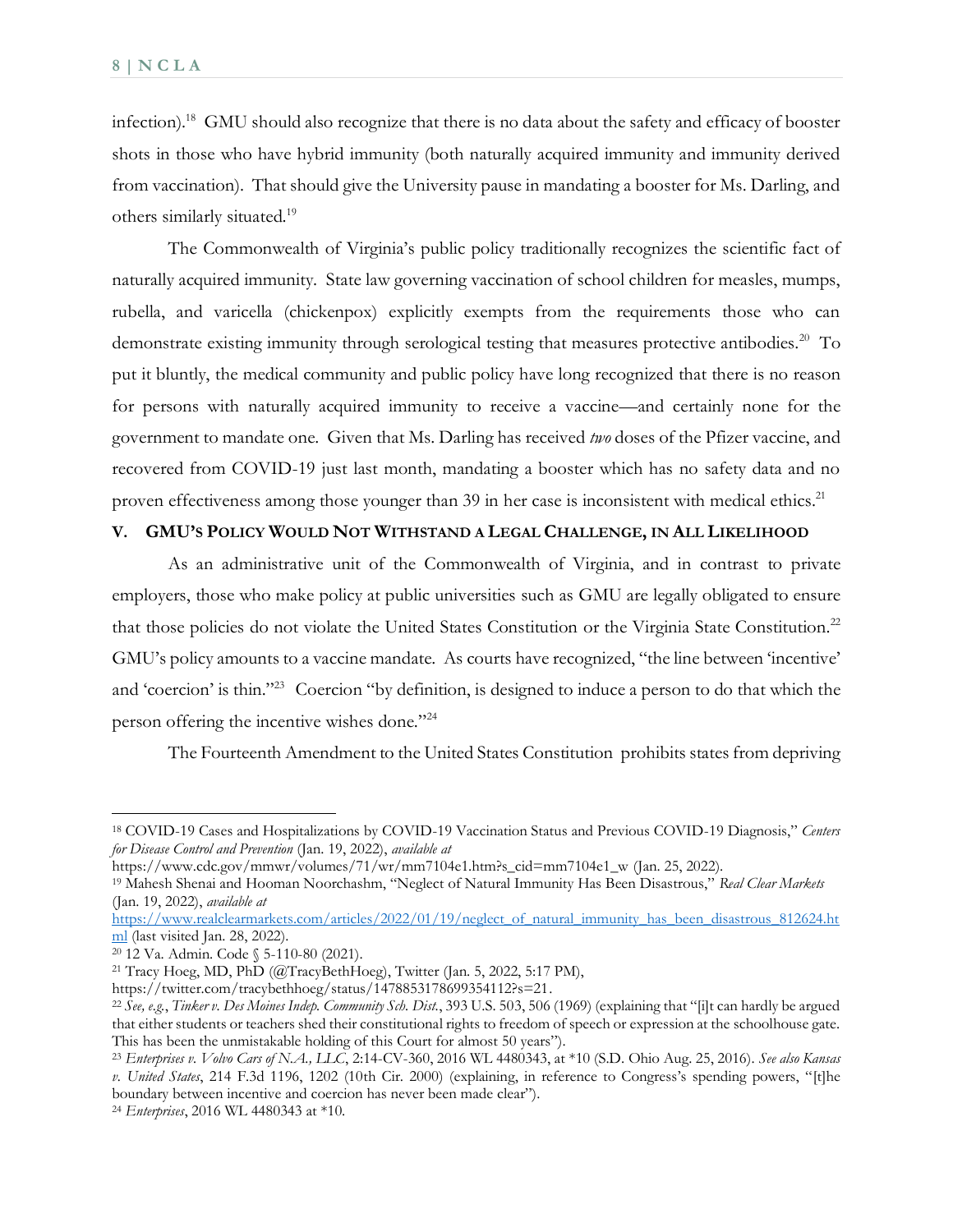individuals of "life, liberty or property, without due process of law."<sup>25</sup> Similarly, the Constitution of Virginia provides that: "all men are by nature equally free and independent and have certain inherent rights, of which, when they enter into a state of society, they cannot, by any compact, deprive or divest their posterity; namely, the enjoyment of life and liberty, with the means of acquiring and possessing property, and pursuing and obtaining happiness and safety."<sup>26</sup> Accordingly, "there are certain inherent rights which men do not surrender by entering into organized society, and of which they cannot be arbitrarily deprived by the state."<sup>27</sup>

Mr. Fellner and Ms. Darling have liberty interests in declining a (medically unnecessary) booster shot, which entails an invasion of their bodily autonomy and deprivation of their rights to decline medical treatment.<sup>28</sup> They have property and liberty interests in completing their educations at the university where they began them.<sup>29</sup> The Supreme Court has explained that: "[p]rotected interests in property are normally not created by the Constitution. Rather, they are created and their dimensions are defined by an independent source[.]"<sup>30</sup>

Mr. Fellner gave up an income and career he loved and moved across the country, at substantial financial cost, to pursue a law degree at GMU, choosing this over other options. One of the reasons he did so was the nearly \$80,000 scholarship GMU offered him, in which he has a vested property interest. Ms. Darling invested time, emotional energy, and other resources into her pursuit of a post-baccalaureate degree from the business school. Both students have already completed one semester; this new requirement was foisted upon them out of nowhere, and they did not anticipate or agree to it when they began the school year. Nor could they have foreseen such a requirement. This new term of enrollment thus not only constitutes a due process violation, but also creates a breach of the contract into which Ms. Darling and Mr. Fellner entered with GMU.<sup>31</sup>

<sup>25</sup> U.S. Const., Amend. XIV.

<sup>26</sup> Va. Const., Article I, § 1.

<sup>27</sup> *Taylor v. Smith*, 140 Va. 217 (1924).

<sup>28</sup> *Washington v. Harper*, 494 U.S. 210, 229 (1990); *Washington v. Glucksberg,* 521 U.S. 702, 722 n.17 (1997).

<sup>29</sup> *See Goss v. Lopez*, 419 U.S. 656 (1975) (holding that entitlement to a public education as a property interest is protected by the Due Process Clause, and that may not be withheld for misconduct without observing minimum procedures required by that Clause); *Doe v. Rector and Visitors of George Mason University*, 132 F.Supp.3d 712, 721-22 (E.D. Va. 2015) (expulsion of student from GMU without a hearing implicated his liberty interests under the Due Process Clause); *Regents of University of Michigan v. Ewing*, 474 U.S. 214, 223 (1985) (assuming a "constitutionally protected right . . . in continued enrollment"); *Bd. Of Curators of University of Mo. v. Horowitz*, 435 U.S. 78, 84-85 (1978) (assuming a liberty or property interest in continuing a medical education); *Tigrett v. Rector & Visitors of University of Virginia*, 290 F.3d 620, 627 (4th Cir. 2002) (assuming "some constitutionally protected interest in continued enrollment"); *Henson v. Honor Comm. Of Univ. of Va.*, 719 F.2d 69, 73 (4th Cir. 1983) (assuming "a protectable liberty or property interest in [disciplinary] proceeding."). <sup>30</sup> *Goss,* 419 U.S. 656.

<sup>31</sup> *See Doe v. Alger*, 175 F.Supp.3d 646, 656 (W.D. Va. 2016) (a property interest protected by the Due Process Clause may arise from state statutes, contracts, regulations, or policies.).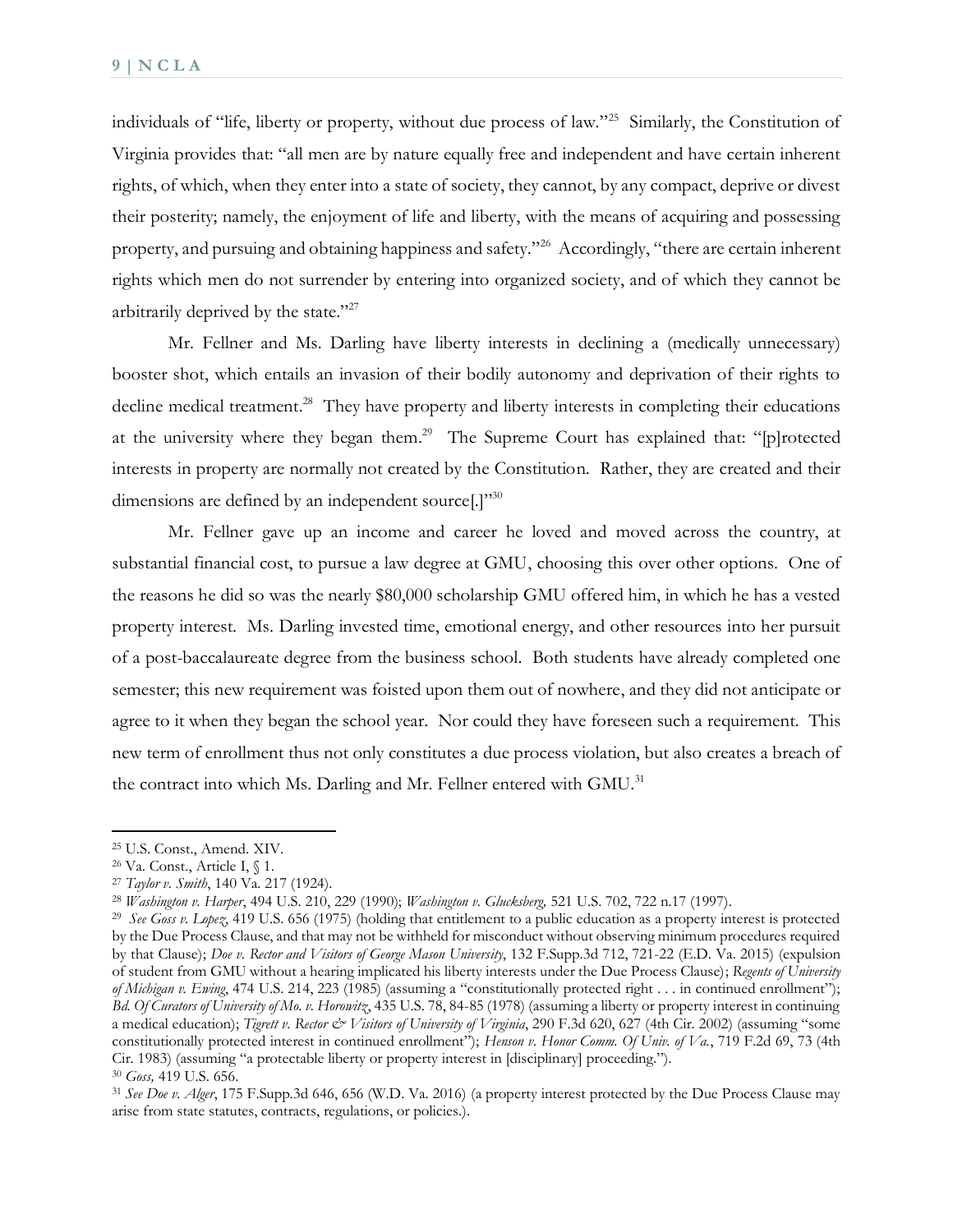GMU's booster mandate infringes students' liberty and property interests by coercing them into receiving unwanted medical care, the effects of which have not been thoroughly studied (*especially*  as to Ms. Darling, who just recovered from COVID-19), and the risks of which may outweigh the benefits (*especially* as to Mr. Fellner, who is at heightened risk of suffering an incident of myocarditis by virtue of his age and sex), at threat of being expelled from the university in which they have invested time, money, and other resources. Moreover, it does so without a hearing, in violation of Mr. Fellner's and Ms. Darling's procedural due process rights.<sup>32</sup>

GMU should not assume that it will be able to rely upon *Jacobson v. Massachusetts*. 33 In contrast to that case, *inter alia*, the COVID-19 vaccines are not sterilizing, the virus does not present a deadly threat to the vast majority of people, especially twice-vaccinated university students (not to mention COVID-recovered ones), and the challenged policy involves not a one-time intrusion but an ongoing invasion into the individual's autonomy. In light of these facts, as well as the illogic of what amounts to a partial mandate—since faculty and staff are now exempt from the booster requirement—it could not survive even rational-basis review.

For similar reasons, GMU's policy will not withstand an Equal Protection Clause challenge. The Equal Protection Clause of the Fourteenth Amendment to the United States Constitution provides that no state may "deny to any person within its jurisdiction the equal protection of the laws." This prohibits state and local governments and government officials from arbitrarily discriminating among citizens, denying to some rights or benefits that are made available to other similarly situated citizens, without justification.<sup>34</sup> Since the vaccines do not stop transmission and students are *less* likely than faculty and staff to suffer a serious outcome from COVID-19 due to their ages, GMU's mandate cannot survive such a challenge. Moreover, in this context particularly, the mandate makes no sense and is simply arbitrary. GMU cannot create a "booster bubble," so to speak, since employees are exempt from the mandate.

Finally, as Virginia's Attorney General just observed in an advisory opinion to Governor Youngkin, GMU does not have the authority to force students to get a COVID-19 vaccine or a booster in order to remain enrolled. A vaccine requirement necessitates explicit authorization from

<sup>32</sup> *Goss,* 419 U.S. 656 (suspending students without a hearing violated procedural Due Process protections under the United States Constitution); *Goldberg v. Kelly*, 397 U.S. 254 (1972) (welfare recipients could not be deprived of those benefits without a hearing.).

<sup>33</sup> *Cf. Jacobson v. Massachusetts*, 197 U.S. 11 (1905) (holding that city could fine plaintiff \$5 (about \$150 today) for declining smallpox vaccine.).

<sup>34</sup> *See, e.g., City of Cleburne, Tex. v. Cleburne Living Ctr*., 473 U.S. 432, 432 (1985).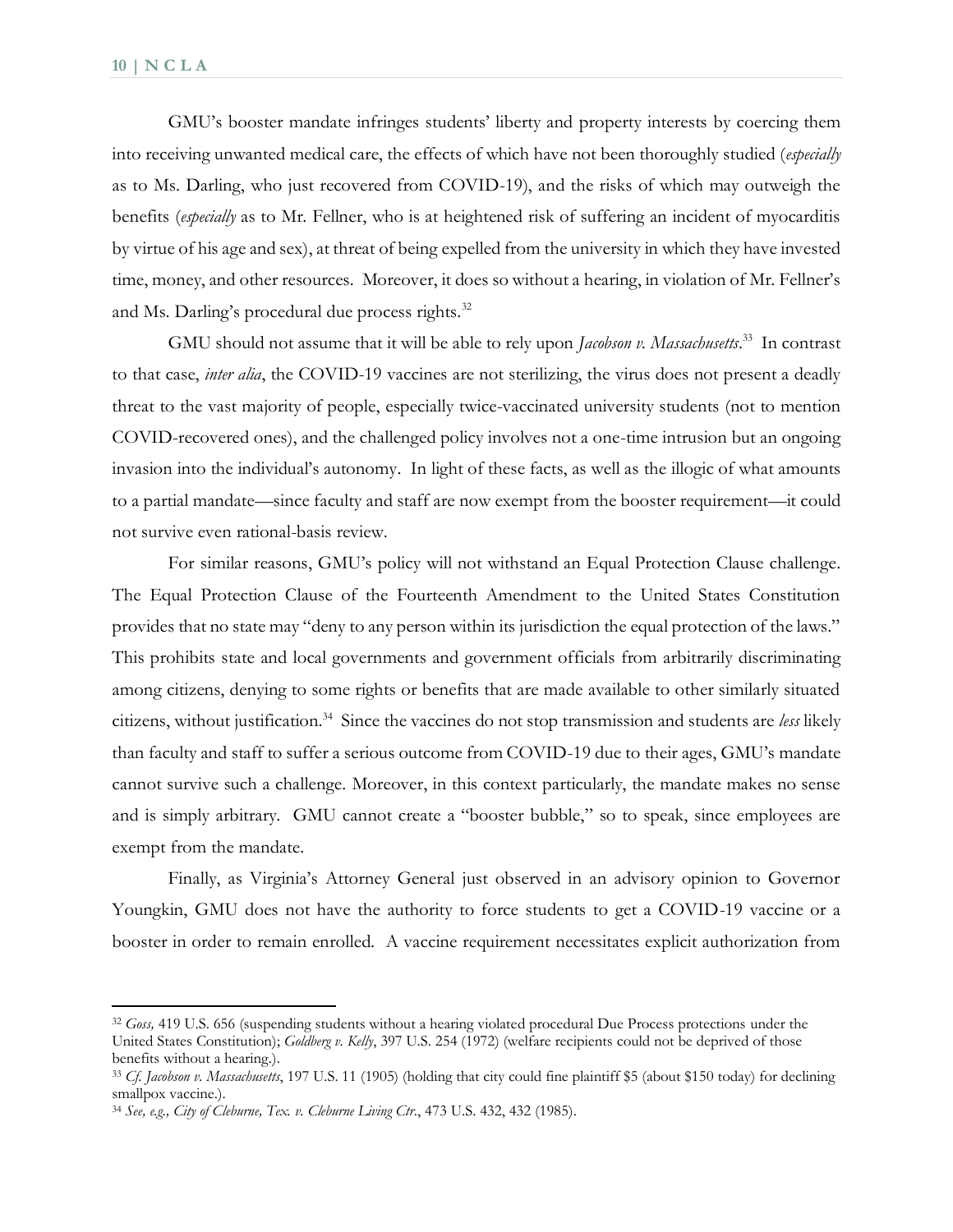the General Assembly, which has not been given. Accordingly, the Attorney General concluded that, to the extent a prior opinion determined that institutions of higher education could mandate vaccines, "that Opinion is superseded." Thus, there is no doubt that GMU would be unable to prevail should this matter proceed to litigation.

Defending its booster mandate, GMU (via Rector Hazel) relies upon CDC guidance recommending boosters for everyone over 16 who completed a full vaccination course a certain number of months ago. But guidance is not law, and recommendations are not mandates.<sup>35</sup> The University has a duty to do more than parrot nonbinding CDC guidance if it is to force medical treatments upon people without regard to their personal circumstances. The CDC also recommends that men have no more than two drinks per day, and that women have no more than one. Yet it would be readily apparent to most people that GMU's implementing a corresponding mandate is unethical, unlawful and ludicrous.<sup>36</sup> In a civilized, democratic society, we recognize that individuals possess a right to make cost-benefit analyses for themselves, and not have their lives governed by the "recommendations" of an agency operated by unelected officials, especially when those "recommendations" cannot be challenged in court because they do not carry the force of law.

#### VI. GMU RISKS LEGAL ACTION IF IT DOES NOT CHANGE ITS POLICY IMMEDIATELY

GMU has an opportunity to be a leader in developing a rational, scientific, and humane policy that respects the personal and intellectual autonomy of Mr. Fellner and Ms. Darling to make their own decisions about their health. Although the booster mandate may be well-intentioned, GMU has breached its constitutional and ethical obligations by interfering with health decisions that should reside with individuals and their medical providers. Given the lack of GMU's knowledge as to Mr. Fellner's and Ms. Darling's specific health circumstances, the University is in no position to evaluate the risks and benefits associated with boosting them. As they are both vaccinated, Ms. Darling has recently recovered from COVID-19, and the vaccines are ineffective at stopping transmission, GMU has no interest—let alone a compelling one—in coercing them into receiving a booster or expelling them from the university they have invested time and resources into attending.

<sup>35</sup> *See Christensen v. Harris County*, 529 U.S. 576, 587-88 (2000) ("Interpretations such as those in opinion letters—like interpretations contained in policy statements, agency manuals, and enforcement guidelines, all of which lack the force of law—do not warrant *Chevron-*style deference."); *Appalachian Power v. EPA*, 208 F.3d 1015 (D.C. Cir. 2000). <sup>36</sup> "Dietary Guidelines for Alcohol," *Centers for Disease Control and Prevention* (Dec. 29, 2020), *available at*  <https://www.cdc.gov/alcohol/fact-sheets/moderate-drinking.htm>(last visited Jan. 26, 2022).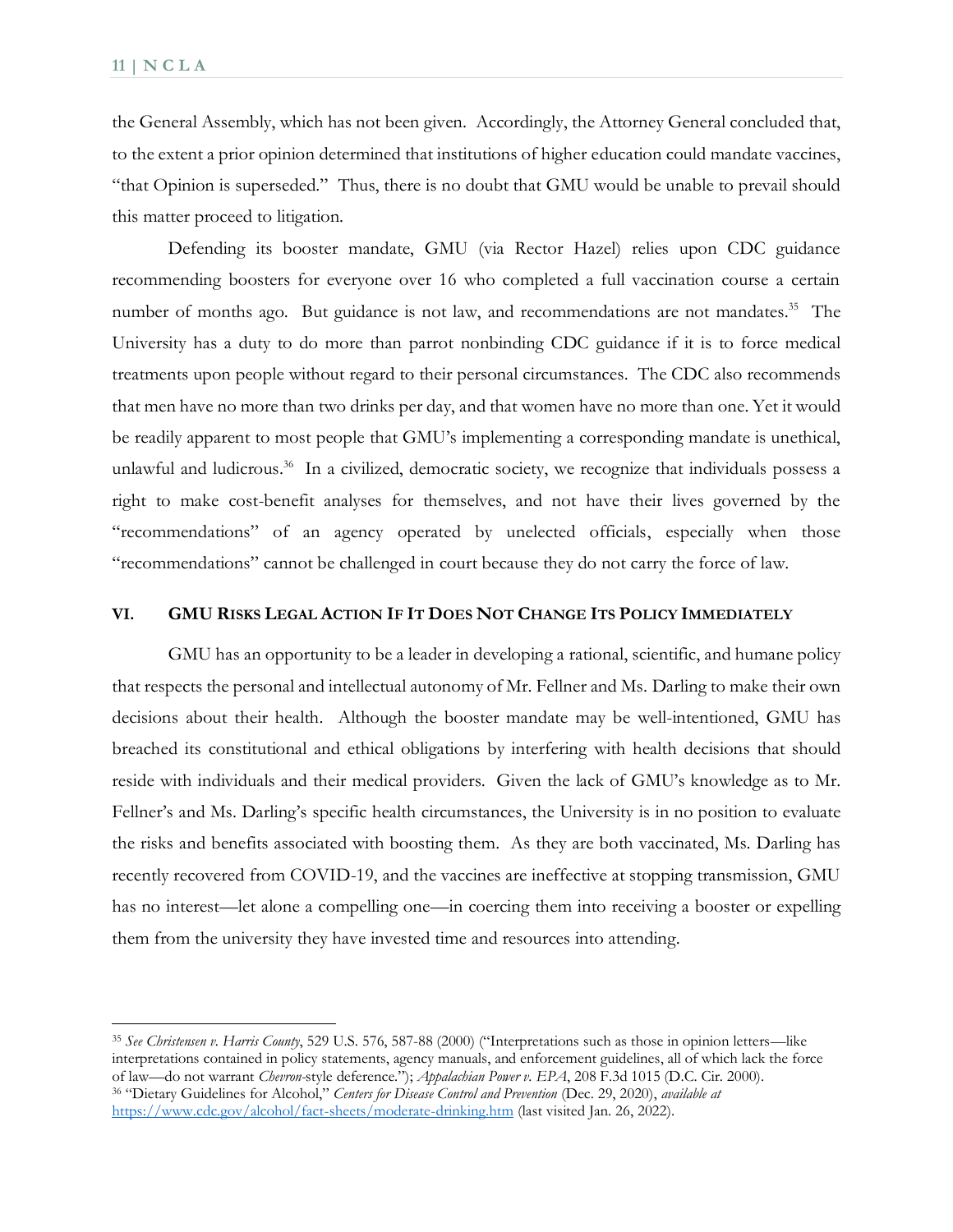It is important to remember that circumstances have changed since last fall, when COVID-19 vaccine mandates began proliferating throughout the country. There is more evidence about risks of the vaccines and boosters, for instance myocarditis. The evidence to date indicates that the boosters confer no benefit on individuals in their 30's like Mr. Fellner and Ms. Darling. The vaccines did little or nothing when it came to stopping transmission of the Delta variant, and are even less effective at preventing the spread of the Omicron variant. The essence of a scholarly institution is epistemic humility: changing practices in the face of new evidence. Instead, GMU is clinging to a model that does not make any sense, and violating its students' constitutional rights in the process.

NCLA therefore urges GMU to re-examine its booster mandate, and to immediately leave up to students themselves the decision of whether or not to receive a booster. Please inform the undersigned of any decision to change GMU's policy as soon as possible, but certainly before February 4. Rest assured that NCLA is always prepared to file appropriate legal action to protect the rights of our clients and all Americans.

> Sincerely, /s/ *Jenin Younes*

**Jenin Younes**  Litigation Counsel **Mark Chenoweth**  General Counsel NEW CIVIL LIBERTIES ALLIANCE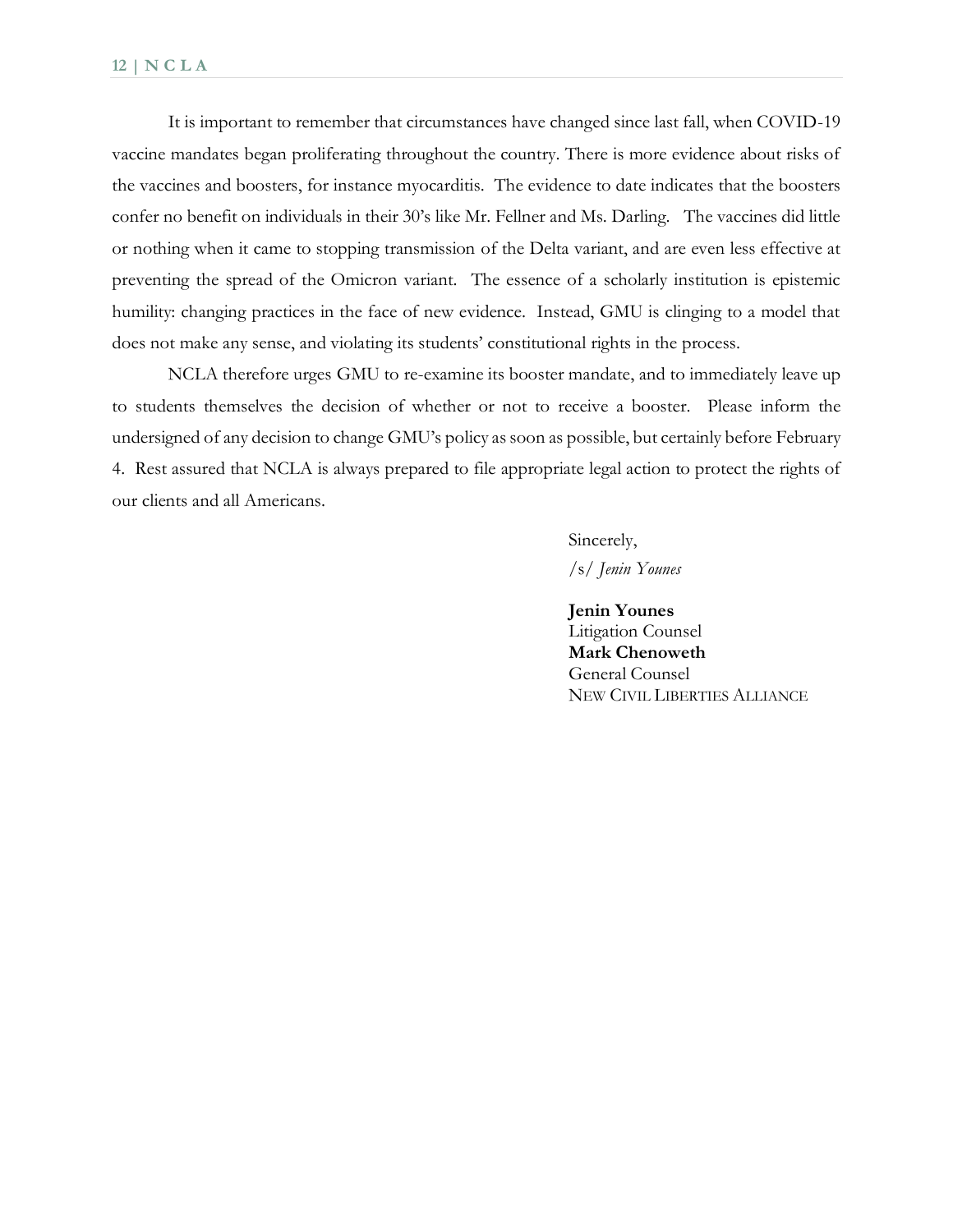#### **Declaration of Anish Koka, MDA**

I, Dr. Anish Koka, declare as follows:

1. I am an adult of sound mind and make this statement voluntarily, based upon my own personal knowledge, education, and experience.

### EXPERIENCE & CREDENTIALS

2. I am a practicing Cardiologist. I am board certified in Internal Medicine and the subspecialty of Cardiology. I am also board certified in the cardiac subspecialties of Echocardiography, and Nuclear Medicine.

3. My assessment of vaccine related myocarditis is based on numerous peer reviewed studies of mRNA vaccines that have been published.

4. I have not and will not receive any financial or other compensation to prepare this Declaration.

5. I have no prior relationship with any of the plaintiffs.

6. I have been asked to provide my opinion the potential long term cardiac consequences of vaccines.

#### **OPINIONS**

7. There is little doubt that the mRNA vaccines are associated with myocarditis. This has been confirmed by multiple datasets, and the CDC agrees there is a ["likely association."](https://www.wsj.com/articles/cdc-advisory-group-says-likely-association-between-mrna-covid-19-vaccines-and-rare-myocarditis-cases-11624479115)

8. The putative mechanisms are currently [being explored](https://www.wsj.com/articles/researchers-probe-link-between-covid-19-vaccines-and-myocarditis-11636290002) by researchers.

9. Some of the datasets are summarized below:

Myocarditis after Covid-19 Vaccination in a Large Health Care Organization. N Engl J Med 2021;385:2132-9.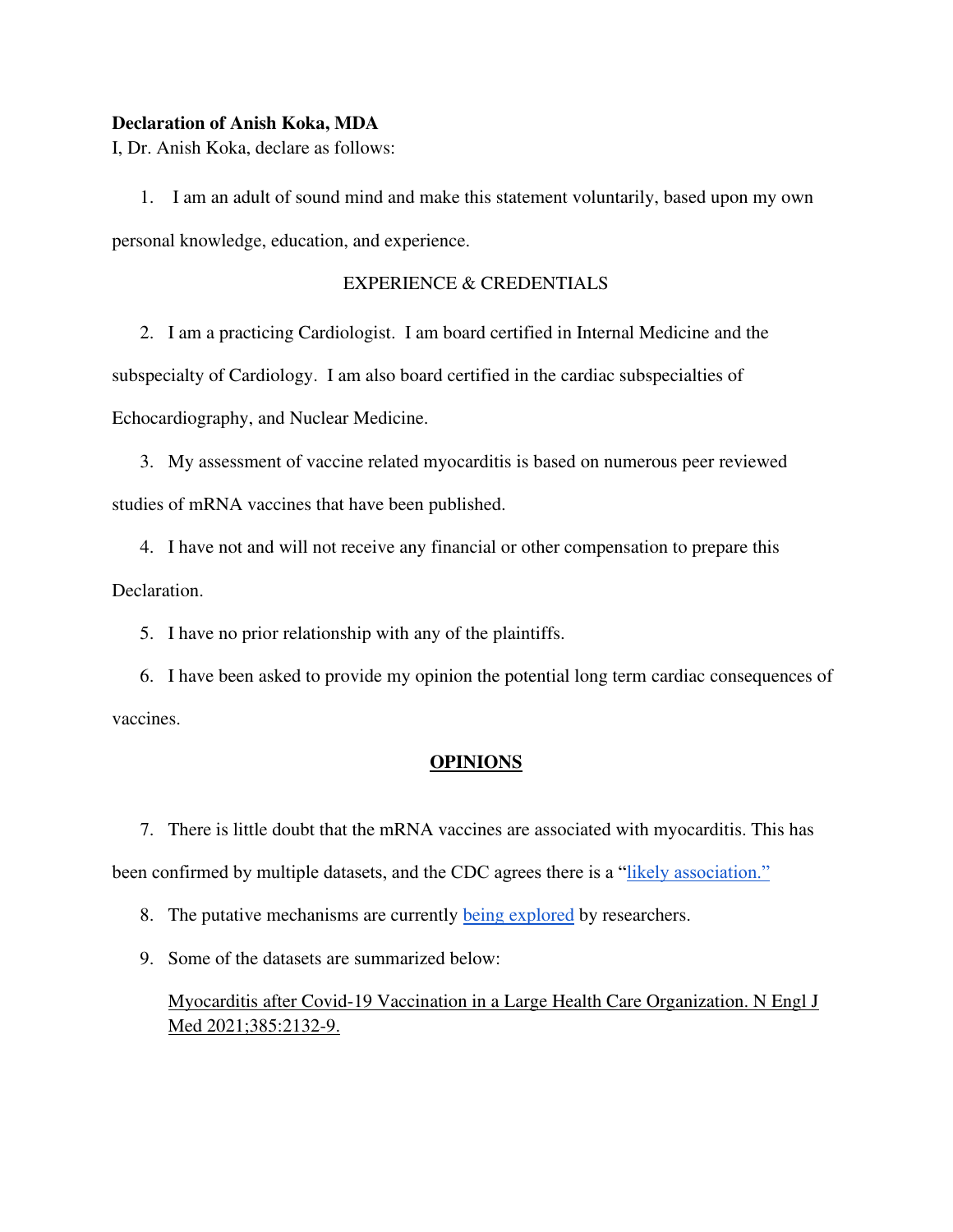This was an evaluation of the incidence of myocarditis after the receipt of the BNT162b2 mRNA vaccine in a single health care organization in Israel that demonstrates a significant increase in incidence of myocarditis after the second dose of the vaccine.



The diagnosis of myocarditis occurred throughout the post-vaccination period, but there appeared to be an increase approximately 3 to 5 days after the second vaccine dose. Most cases were mild or moderate in severity, but one patient had cardiogenic shock, and one patient with preexisting cardiac disease died of an unknown cause soon after hospital discharge.

Montgomery J, Ryan M, Engler R, et al. Myocarditis following immunization with mRNA COVID-19 vaccines in members of the US military. JAMA Cardiol 2021 June 29 (Epub ahead of print).

This was a report from the US military noted an incidence of 8.2 cases of myocarditis per 100,000 male service members.

Barda N, Dagan N, Ben-Shlomo Y, et al. Safety of the BNT162b2 mRNA Covid-19 vaccine in a nationwide setting. N Engl J Med 2021;385:1078-1090.

10. An Israeli study demonstrated 2.7 excess cases of myocarditis per 100,000

vaccinated persons.

11. Vaccine related myocarditis is associated with a significant leak of cardiac

enzymes from the heart and thus can result in permanent damage to the heart (as presented to

the Vaccines and Related Biological Products Advisory Committee (VRBPAC) )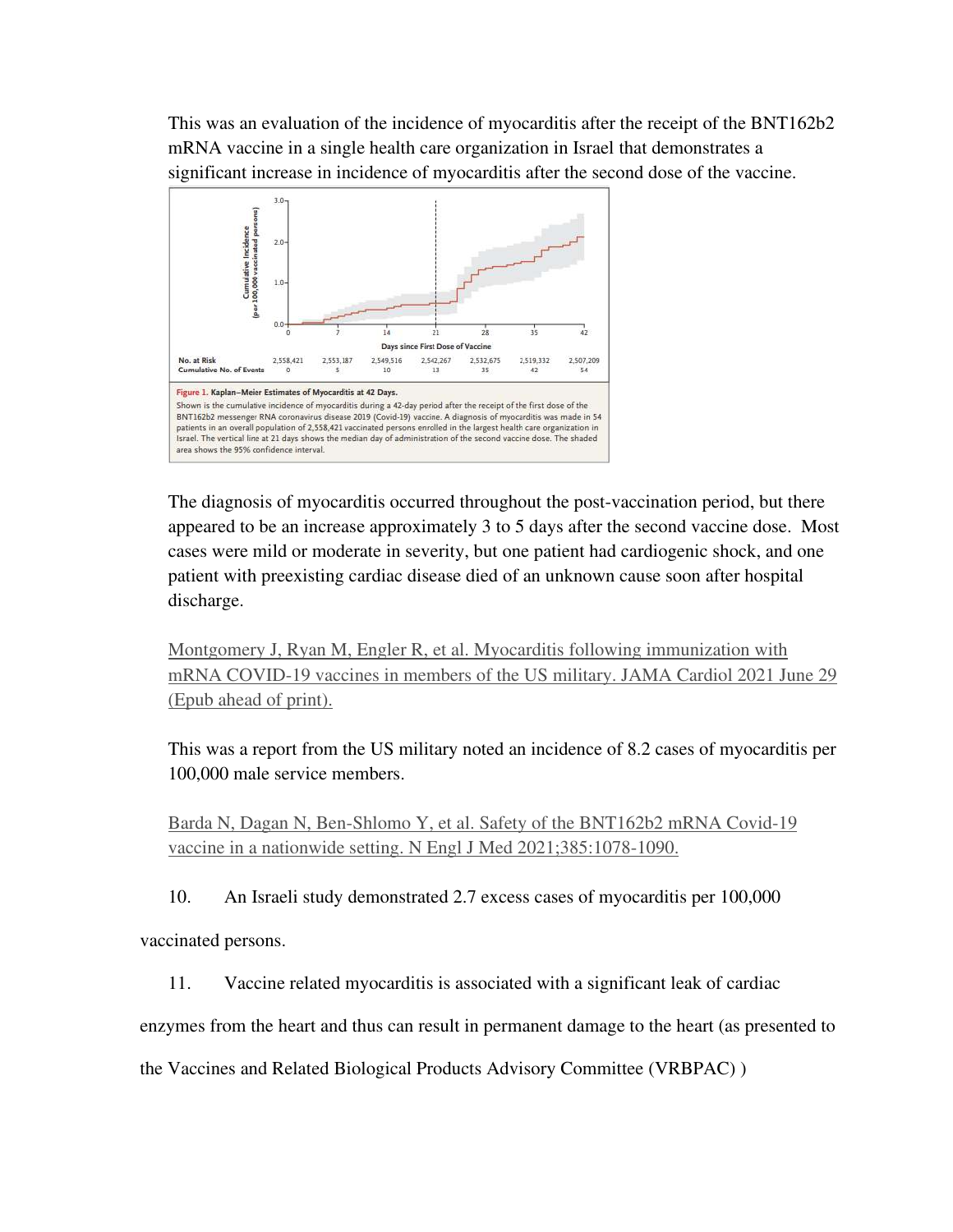[\(Comparison of MIS-C Related Myocarditis, Classic Viral Myocarditis, and COVID-19](https://www.medrxiv.org/content/10.1101/2021.10.05.21264581v1.full.pdf) 

[Vaccine related Myocarditis in Children, Patel et. al.](https://www.medrxiv.org/content/10.1101/2021.10.05.21264581v1.full.pdf) )



12. While vaccine myocarditis is associated with a reduction in function of the heart that appears to rapidly normalize, cardiac Magnetic Resonance imaging finds the formation of scar after vaccine myocarditis is similar to findings in non-vaccine myocarditis. [\(Hanneman et.](https://pubs.rsna.org/doi/10.1148/ryct.210252))  [al\)](https://pubs.rsna.org/doi/10.1148/ryct.210252)) (https://pubs.rsna.org/doi/10.1148/ryct.210252)

13. There is limited long-term follow up at present, but early evidence suggests about one-third of patients with vaccine myocarditis have evidence of scar/fibrosis seen in 3 month follow up.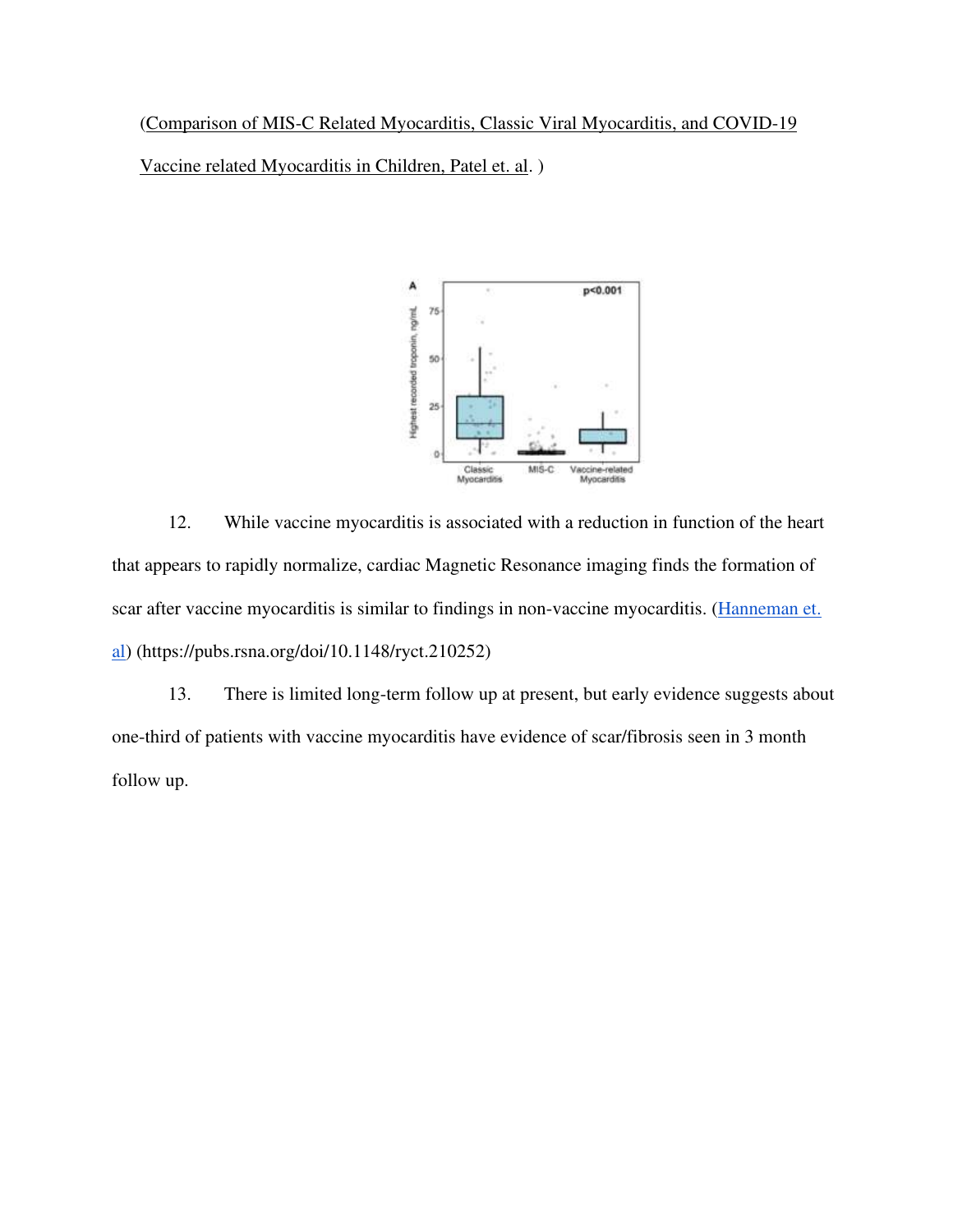

14. The presence of scar, or fibrosis in the heart has potential long term consequences. A systemic review of the literature found that the presence of scar by cardiac MRI is associated with an increased risk of death, heart failure, the need for cardiac transplantation, and serious cardiac arrhythmias. (https://www.ahajournals.org/doi/10.1161/CIRCIMAGING.120.011492)

15. It has been suggested that the risk of myocarditis from contracting Sars-COV2 is higher than the risk of myocarditis from the mRNA vaccines. But, importantly, a study in the Journal of the American Medical Association [\(https://jamanetwork.com/journals/jama/fullarticle/2782900\)](https://jamanetwork.com/journals/jama/fullarticle/2782900) that required a diagnosis of myocarditis to have supportive laboratory and imaging data showed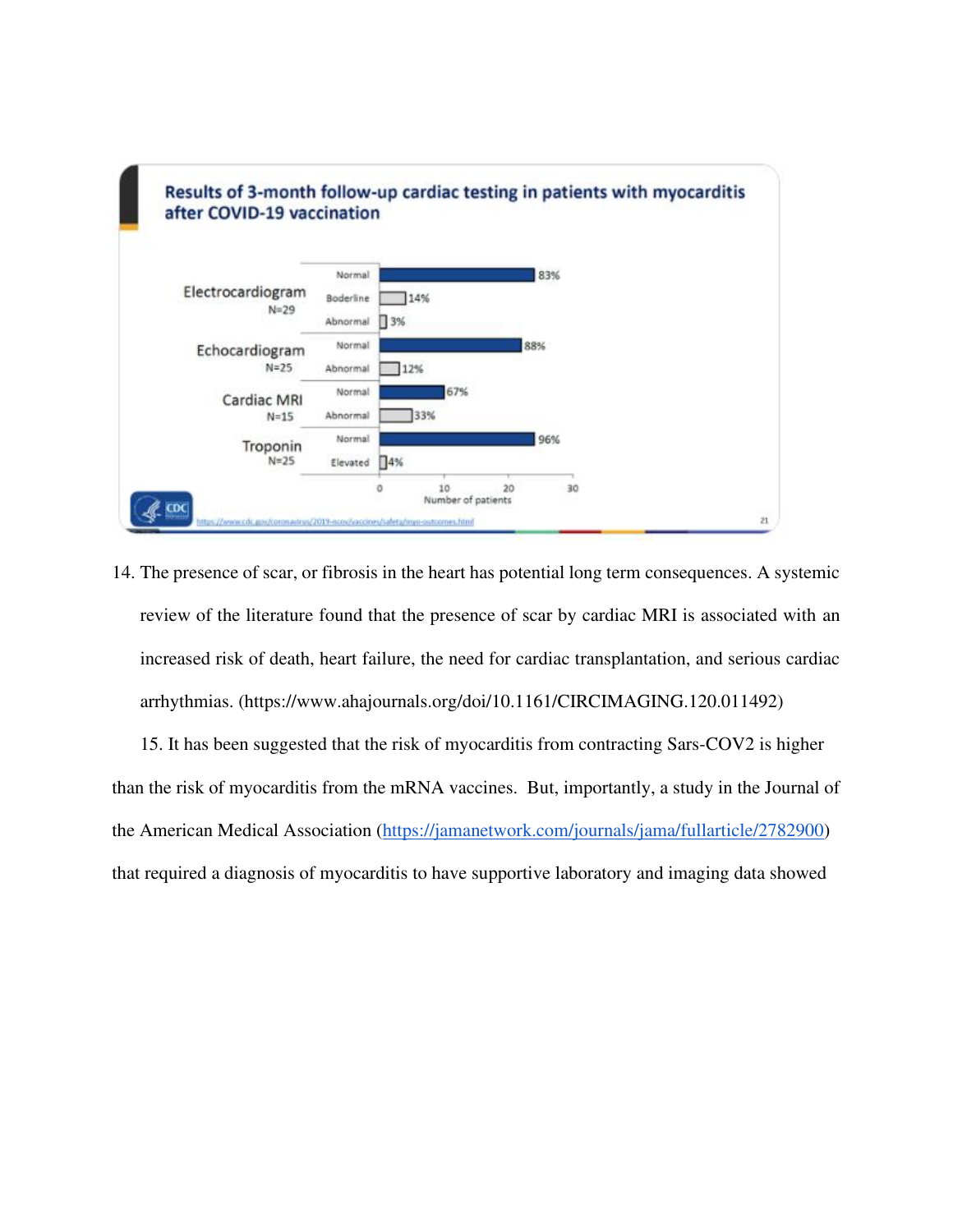

the diagnosis of myocarditis peaked only after widespread vaccine administration.

16. A recent nature study [\(https://www.nature.com/articles/s41591-021-01630-0\)](https://www.nature.com/articles/s41591-021-01630-0) also suggests that the risk of myocarditis varies by type of vaccine, with the highest risk noted after the second dose of the Moderna vaccine. Importantly, rates of myocarditis related to a second dose of a Moderna vaccine are higher than rates of myocarditis related to SARS-COV2 infection.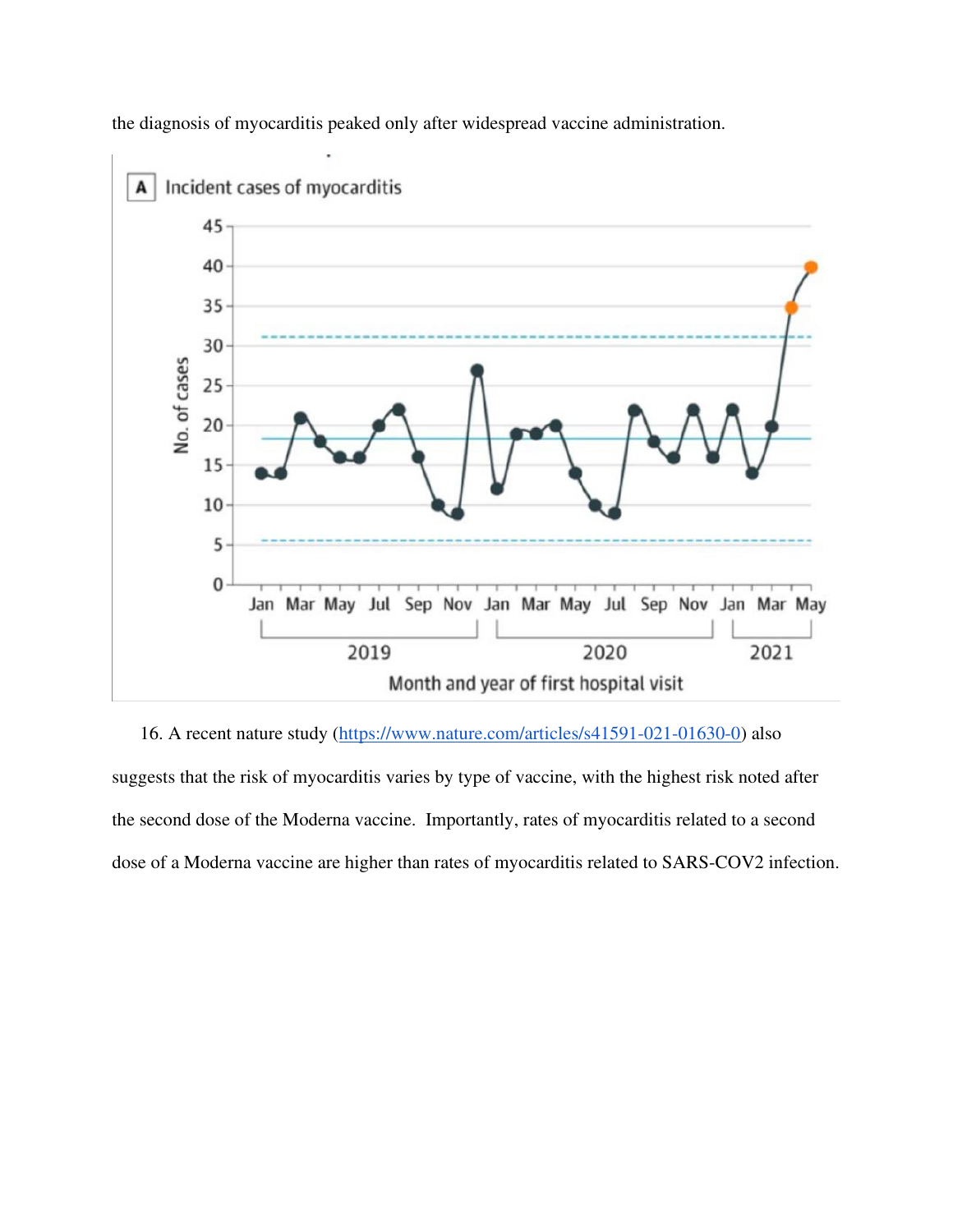# Fig. 2: Number of excess events due to exposure per 1 million exposed, as reported in Supplementary Table 10.



When IRR did not show a significant increase of incidence over the 1-28 days postvaccination or a SARS-CoV-2 positive test, absolute measures are not given.

17. A recent study published in the Journal of the American Medical Association [\(JAMA\)](https://jamanetwork.com/journals/jama/fullarticle/2788346) based on a CDC review of the VAERS database also confirms rates of myocarditis exceed the expected rates across multiple age and sex strata with the highest risk after the second vaccination dose in adolescent males aged 12 to 15 years (70.7 per million doses of the BNT162b2 vaccine), in adolescent males aged 16 to 17 years (105.9 per million doses of the BNT162b2 vaccine), and in young men aged 18 to 24 years (52.4 and 56.3 per million doses of the BNT162b2 vaccine and the mRNA-1273 vaccine, respectively). Importantly, the study authors noted that "Given the high verification rate of reports of myocarditis to VAERS after mRNA-based vaccination, underreporting is … likely. Therefore, the actual rates of myocarditis per million doses of vaccine are likely higher than estimated."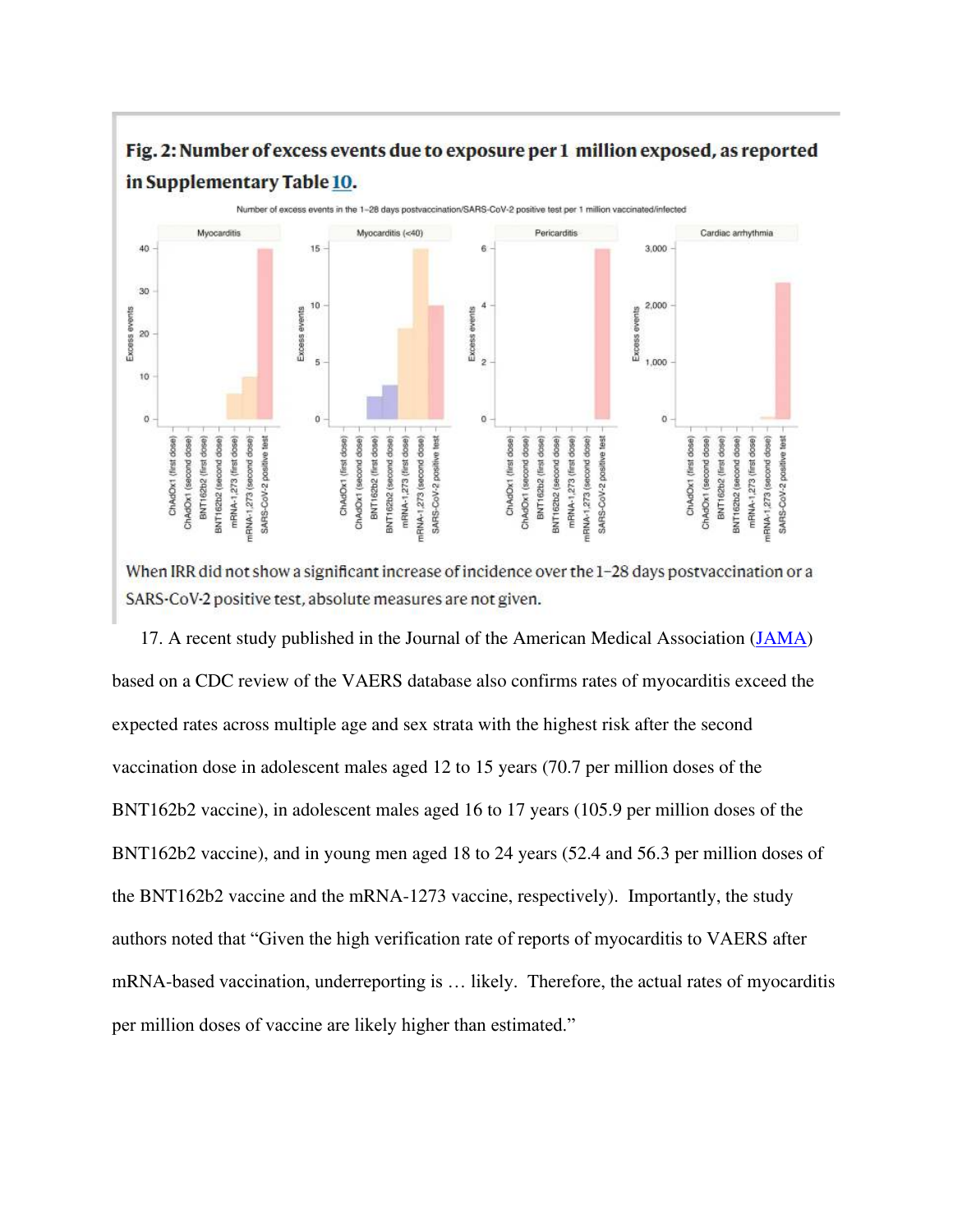18. Data from Israel suggests booster doses of the Pfizer-BioNtech mRNA vaccines is associated with an increased risk of myocarditis in Males. [\(CDC presentation](https://www.cdc.gov/vaccines/acip/meetings/downloads/slides-2021-11-19/06-COVID-Oliver-508.pdf) Slide 30). This risk is higher than what is seen after the first dose of the vaccine, but lower than what is seen after the second dose of the vaccine. Importantly, the data for efficacy presented by Pfizer for the booster shot demonstrates a decline in symptomatic Sars-COV-2 infection across age groups, but no evidence of a reduction in hospitalization or death. The CDC summarized the data to note that "VE [Vaccine Efficacy] after primary series [2 shots] waning for infection, but protection remains high for severe disease and hospitalization." It is also important to note this efficacy data is drawn from a time the delta variant was the predominant virus circulating. [Data released](https://www.pfizer.com/news/press-release/press-release-detail/pfizer-and-biontech-provide-update-omicron-variant)  [by Pfizer](https://www.pfizer.com/news/press-release/press-release-detail/pfizer-and-biontech-provide-update-omicron-variant) on the efficacy of the current 2 shot vaccine series against the current dominant variant, Omicron, suggests vaccine efficacy is significantly reduced for this variant, but still notes that "two doses may still induce protection against severe disease". Boosters may, as a result, expose certain demographics (young males) to risk without a clear signal of significant benefit when it comes to hard outcomes like hospitalization and death.

# **Myocarditis in Israel**

|                | Age<br>(years) | Post-dose 1 | Post-dose 2<br>Rate per 100,000 Rate per 100,000 | Post-dose 3<br>Rate per 100,000 | Number of 3rd<br>dose delivered |
|----------------|----------------|-------------|--------------------------------------------------|---------------------------------|---------------------------------|
| <b>Females</b> | $12 - 15$      | 0           | 0.6                                              | 0                               | 279                             |
|                | $16 - 19$      | $\Omega$    | 0.9                                              | $\mathbf 0$                     | 97,807                          |
|                | $20 - 24$      | 0.4         | 2.5                                              | 0                               | 141,910                         |
|                | $25 - 29$      | 0           | 0.4                                              | 0                               | 130,283                         |
|                | $\geq$ 30      | 0.1         | 0.3                                              | 0                               | 1,542,142                       |
|                |                |             |                                                  |                                 |                                 |
| <b>Males</b>   | $12 - 15$      | 0.5         | 6.6                                              | $\Omega$                        | 292                             |
|                | $16 - 19$      | 1.2         | 16.1                                             | 5.2                             | 96,238                          |
|                | $20 - 24$      | 2.2         | 10.3                                             | 3.6                             | 139,015                         |
|                | $25 - 29$      | 1.2         | 8.4                                              | 0.7                             | 133,650                         |
|                | $\geq$ 30      | 0.5         | 1.7                                              | 0.4                             | 1,448,745                       |

### Reported after Pfizer-BioNTech COVID-19 vaccine, December 2020-October 10, 2021

Rates of myocarditis after a third dose appear to fall between rates seen after dose 1 and dose 2

As reported by Israel at FDA's VRBPAC meeting. Slides here: https://www.fda.gov/media/153086/download.